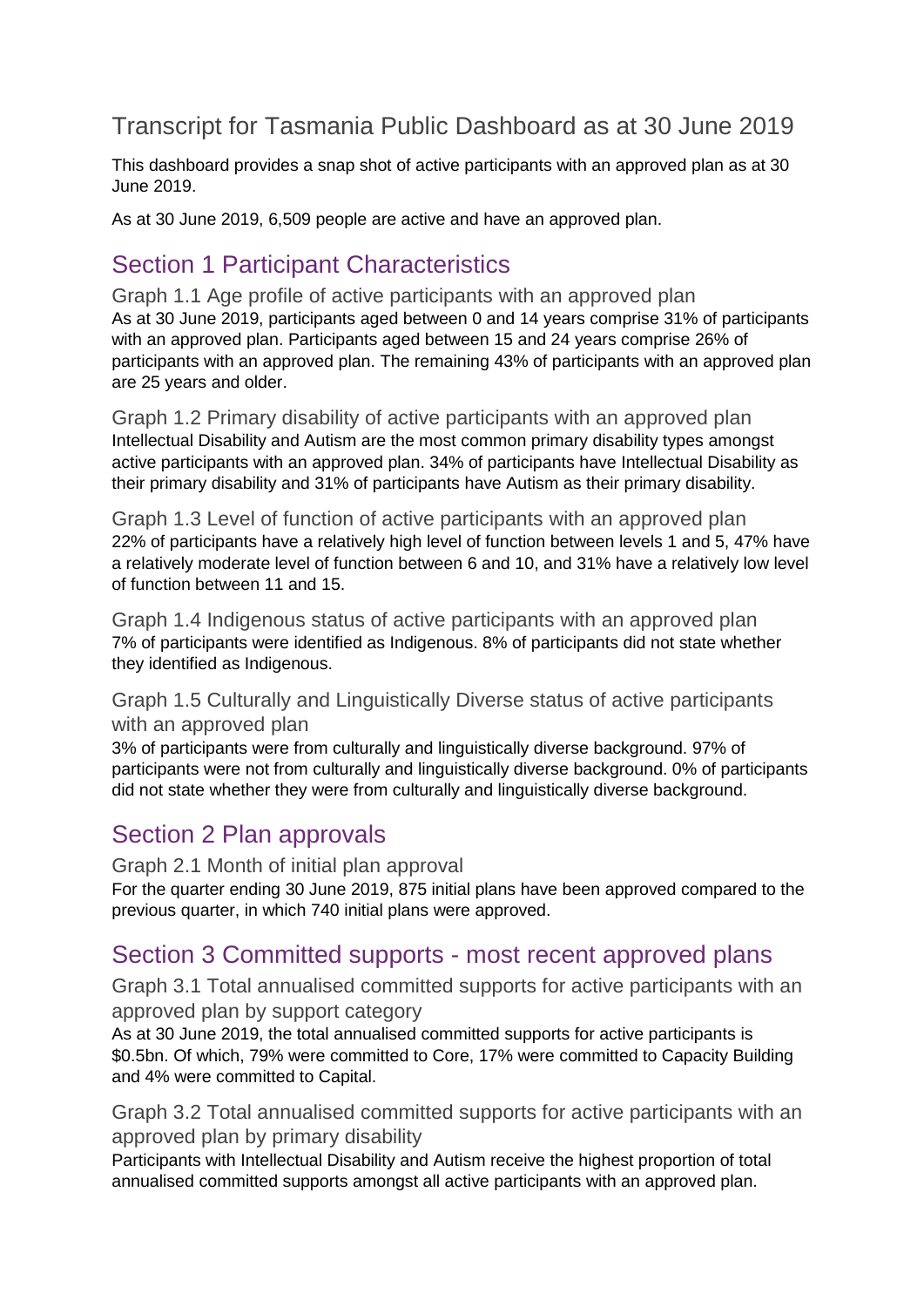Participants with Intellectual Disability receive 42% of the total committed supports, while participants with Autism receive 20% of the total committed supports.

Graph 3.3 Total annualised committed supports for active participants with an approved plan by age group

The 0 to 14, 15 to 24, and 25+ age groups represent 10%, 21% and 69% respectively of total committed supports.

Graph 3.4 Total annualised committed supports for active participants with an approved plan by level of function

Participants with level of function between 11 and 15 have relatively lower function or a higher level of disability, and they receive 59% of total committed supports. Participants with level of function between 6 and 10 have a relatively moderate level of function or disability, and they receive 35%. Participants with a level of function between 1 and 5 have relatively high level of function or a low level of disability, and they receive 7% of total committed supports.

# Section 4. Annualised committed supports - most recent approved plans

Graph 4.1 Distribution of active participants with an approved plan by annualised committed support band

As at 30 June 2019, 16% of active participants with an approved plan have annualised committed supports in the range \$50,001-\$100,000, 16% in the range \$30,001-\$50,000, and 11% in the range \$10,001-\$15,000.

Graph 4.2 Average annualised committed supports for active participants with an approved plan by primary disability

Participants with Cerebral Palsy as their primary disability constitute 5% of active participants and receive the highest amount of annualised committed supports, followed by Acquired Brain Injury which constitutes 4% of active participants.

Graph 4.3 Average annualised committed supports for active participants with an approved plan by age group

Participants in the 65 plus years age group receive the highest amount of average annualised committed supports, and the 55 to 64 years age group receive the second highest amount of average annualised committed supports.

Graph 4.4 Average annualised committed supports for active participants with an approved plan by level of function

The average annualised committed supports for participants with relatively high functional capacity (corresponding to a level of function between 1 and 5) is \$23,704, whereas the average annualised committed supports for participants with relatively low functional capacity (corresponding to a level of function between 11 and 15) is \$151,966.

# Section 5. Providers

Graph 5.1 Registered providers by entity type

As at 30 June 2019, there are 1,525 registered providers, 418 are Sole Traders and 1,107 are Organisations.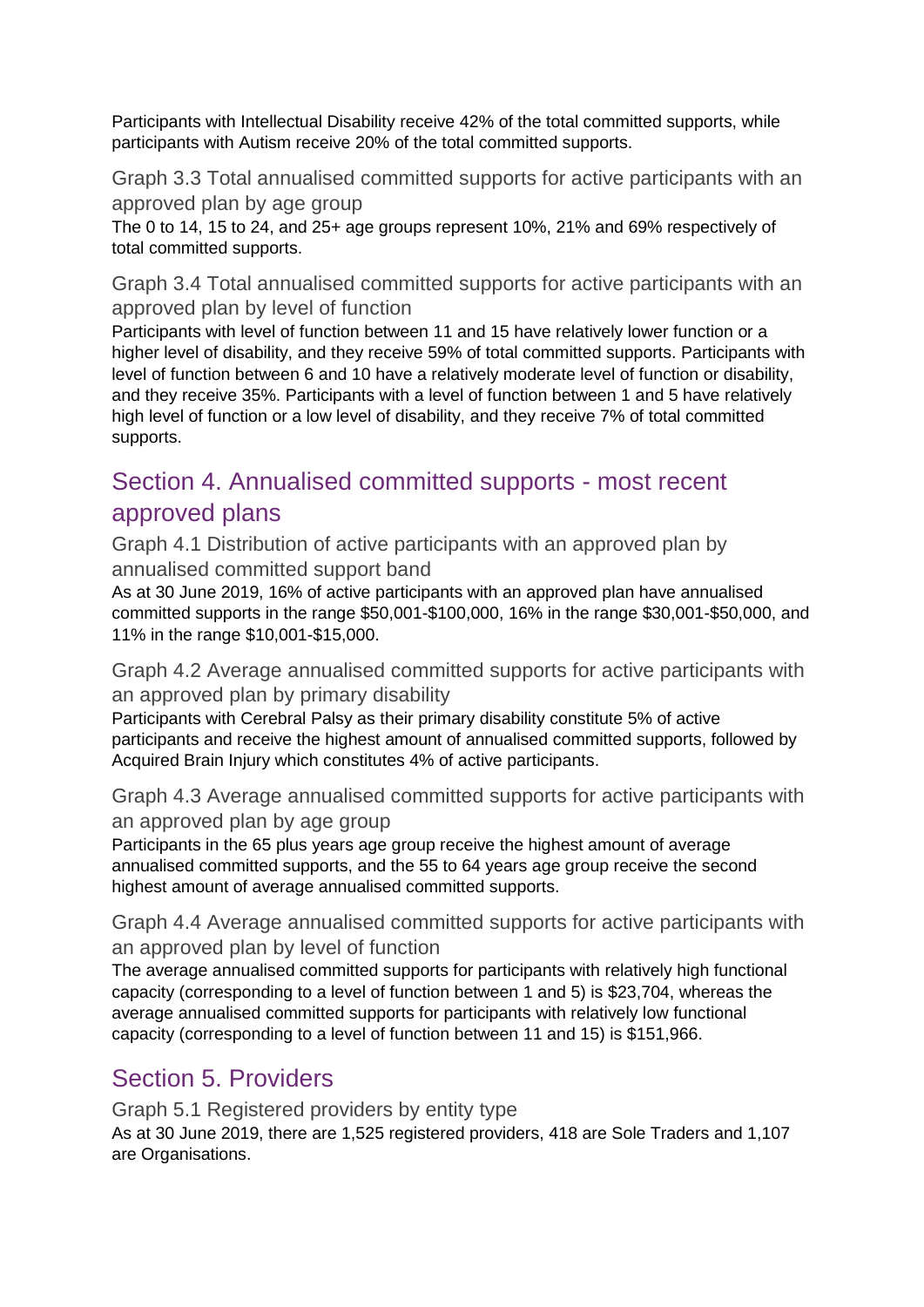Table 5.2 Registered providers by registration group

The most common registration groups are Assistance products for personal care and safety (474 providers registered), followed by Therapeutic Supports (336 providers registered) and Personal Mobility Equipment (314 providers registered).

## Section 6. Participants and carers outcomes and support packages by participant age group

Participants and carers outcome indicators reported are from baseline outcomes data collected on participants when they receive their initial plan. Outcomes data was collected using the Short Form Outcomes Framework (SFOF) questionnaires. Participants with an initial plan approved during the period between 1 July 2016 and 30 June 2019 are included.

Participant age group: birth to before starting school

Description of key participant outcome domains:

Outcome statements for children aged 0-6 years (or school entry):

1. Children gain functional, developmental and coping skills that are appropriate to their ability and circumstances / specialist services.

2. Children show evidence of self-determination in their everyday lives.

- 3. Children participate meaningfully in family life.
- 4. Children participate meaningfully in community life.

### Graph 6.1 Selected participant outcome indicators from participants aged between birth and before starting school

For participants age 0 to before starting school: 65% of parents or carers have concerns in 6 or more areas; 71% say their child is able to tell them what he or she wants; 60% of children can make friends outside family; 46% of children participate in age appropriate community, cultural or religious activities; and 66% of children are welcomed or actively included.

Description of key carer outcome domains:

Outcome statements for families / carers of children with disability aged 0-6 years:

- 1. Families know their rights and advocate effectively for their children.
- 2. Families feel supported.

3. Families are able to gain access to desired services, programs, and activities in their community.

- 4. Families help their children develop and learn.
- 5. Families enjoy health and wellbeing.

### Graph 6.3 Selected carer outcome indicators from participants aged 0 to 14 years of age

For carers of participants starting school to 14: 39% receive Carer Payment; 63% receive Carer Allowance; 40% work in a paid job; 42% say they (and their partner) are able to work as much as they want; 78% are able to advocate for their child; 42% have friends and family they see as often as they like; 88% feel confident in supporting their child's development; and 70% rate their health as good, very good or excellent.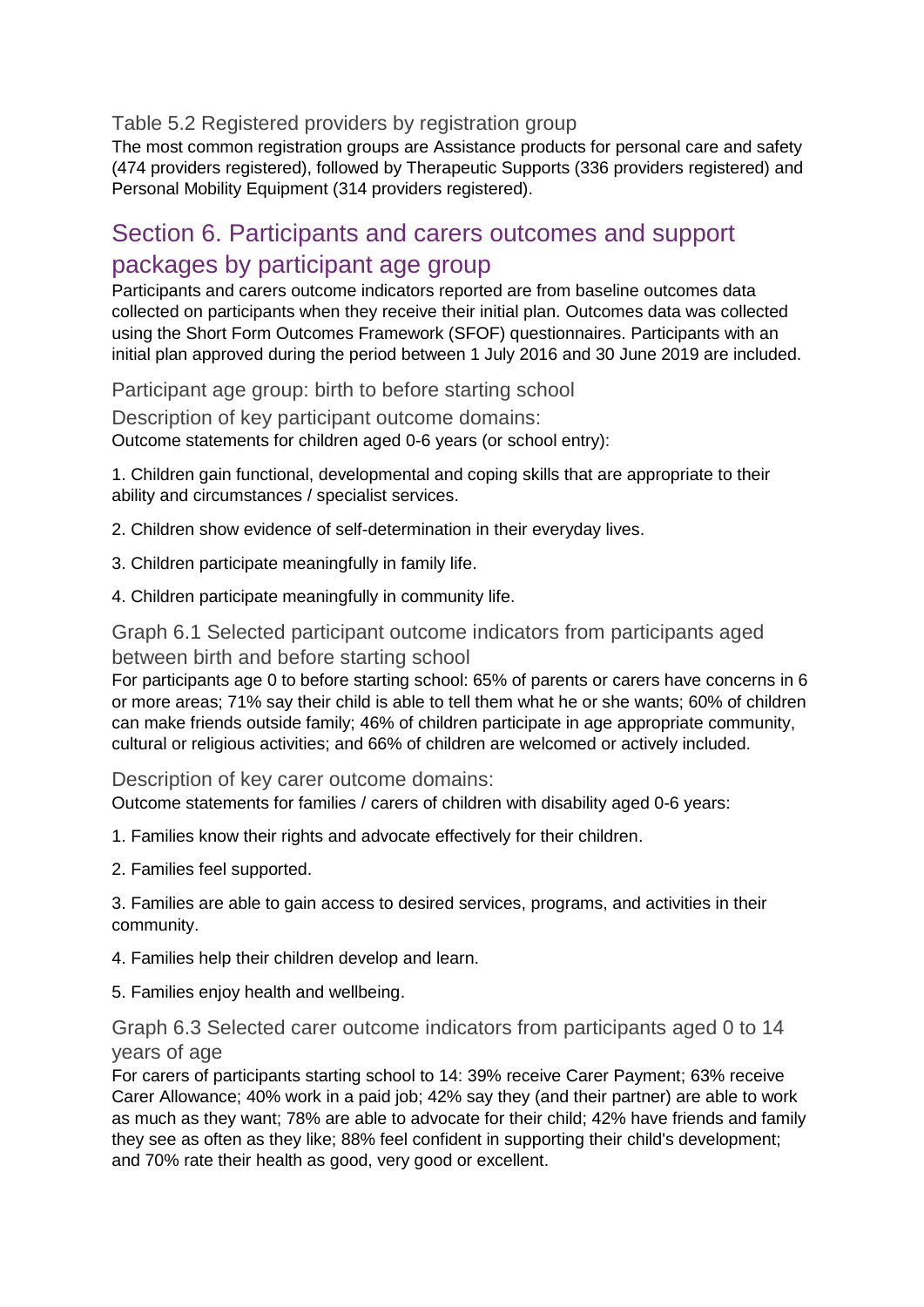Graph 6.5 Distribution of active participants with an approved plan by level of function for age 0 - 6 years

For the 0 to 6 years age group, 56% of participants have a relatively high level of function or low level of disability and 15% have a relatively low level of function or high level of disability.

Graph 6.6 Distribution of active participants with an approved plan by primary disability for aged 0 - 6 years

44% of participants have Autism in the 0 to 6 years age group, while 24% have Developmental delay and 12% have Global developmental delay.

Graph 6.7 Distribution of active participants with an approved plan by annualised committed support band for ages 0 - 6 years

The largest proportion of participants in the 0 to 6 years age group have annualised supports in the \$10,001-\$15,000 range (29% of participants in the age group), followed by \$15,001- \$20,000 (23% of participants in the age group) and \$5,001-\$10,000 (15% of participants in the age group).

Graph 6.8 Total annualised committed supports for active participants with an approved plan by support category for aged 0 - 6 years

Capacity Building - Daily Activities is the support category receiving the most committed supports (75% of the total annualised committed supports for the age group), followed by Core - Daily Activities (9%) and Capital - Assistive Technology (7%).

Participant age group: starting school to age 14

Description of key participant outcome domains: Outcome statements for children aged 7 (or school entry) to 14 years:

1. Children gain functional, developmental and coping skills that are appropriate to their ability and circumstances / specialist services.

2. Children show evidence of self-determination in their everyday lives.

- 3. Children participate meaningfully in family life.
- 4. Children participate meaningfully in community life.

### Graph 6.9 Selected participant outcome indicators from participants between starting school and aged 14

For the 7 to 14 years age group: 34% of children are developing functional, learning and coping skills appropriate to their ability and circumstances; 43% are becoming more independent; 12% spend free time with friends without an adult present; 73% have a genuine say in decisions about themselves; 81% attend school in a mainstream class; 67% make friends with people outside the family; 29% spend time after school and on weekends with friends or in mainstream programs; and 80% are welcomed or actively included.

Description of key carer outcome domains:

Outcome statements for families / carers of children with disability aged 7 to 14 years:

1. Families know their rights and advocate effectively for their children.

2. Families feel supported.

3. Families are able to gain access to desired services, programs, and activities in their community.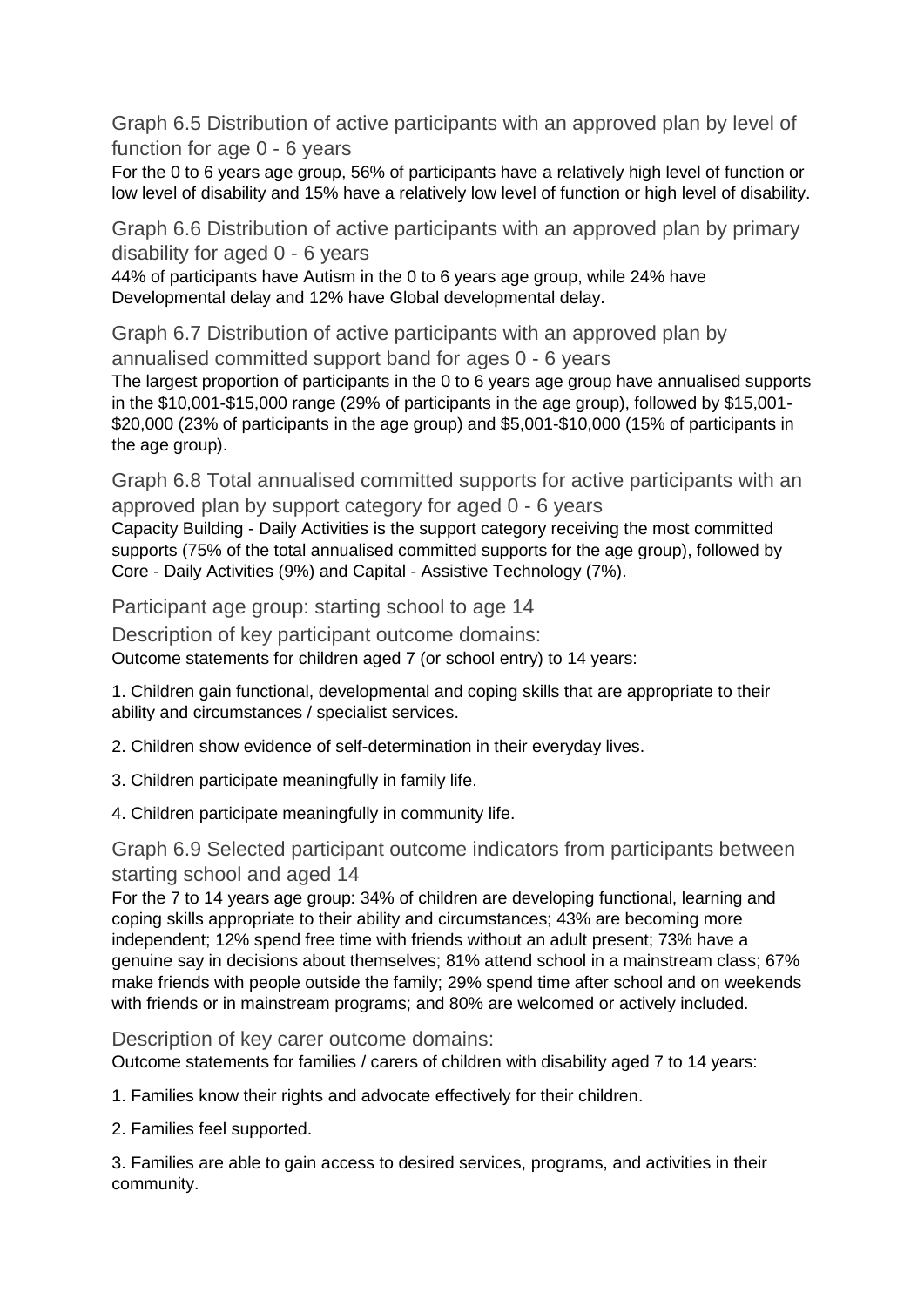- 4. Families help their children develop and learn.
- 5. Families enjoy health and wellbeing.

Graph 6.11 Selected carer outcome indicators from participants aged between birth and aged 14 years

39% receive Carer Payment; 63% receive Carer Allowance; 40% work in a paid job; 42% say they (and their partner) are able to work as much as they want; 78% are able to advocate for their child; 42% have friends and family they see as often as they like; 88% feel confident in supporting their child's development; and 70% rate their health as good, very good or excellent.

Graph 6.13 Distribution of active participants with an approved plan by level of function for age 7 to 14 years

For the 7 to 14 years age group, 46% of participants have a medium level of function and 27% have a high level of function.

Graph 6.14 Distribution of active participants with an approved plan by primary disability for age 7 to 14 years

61% of participants have Autism in the 7 to 14 years age group, while 24% have Intellectual Disability and 5% have Cerebral Palsy.

Graph 6.15 Distribution of active participants with an approved plan by annualised committed support band for age 7 to 14 years The largest proportion of participants in the 7 to 14 years age group have annualised supports in the \$10,001-\$15,000 range (22% of the participants in the age group), followed

by \$5,001-\$10,000 (21%) and \$15,001-\$20,000 (14%). Graph 6.16 Total annualised committed supports for active participants with

an approved plan by support category for age 7 to 14 years Capacity Building - Daily Activities is the support category receiving the most committed supports (34% of the total annualised committed supports for the age group), followed by Core - Daily Activities (32%) and Core - Social and Civic (15%).

Participant age group: age 15 to 24

Description of key participant outcome domains: The adult framework consists of 8 participant domains:

- 1. Choice and control.
- 2. Daily living activities.
- 3. Relationships.
- 4. Home.
- 5. Health and wellbeing.
- 6. Lifelong learning.
- 7. Work.
- 8. Social, community and civic participation.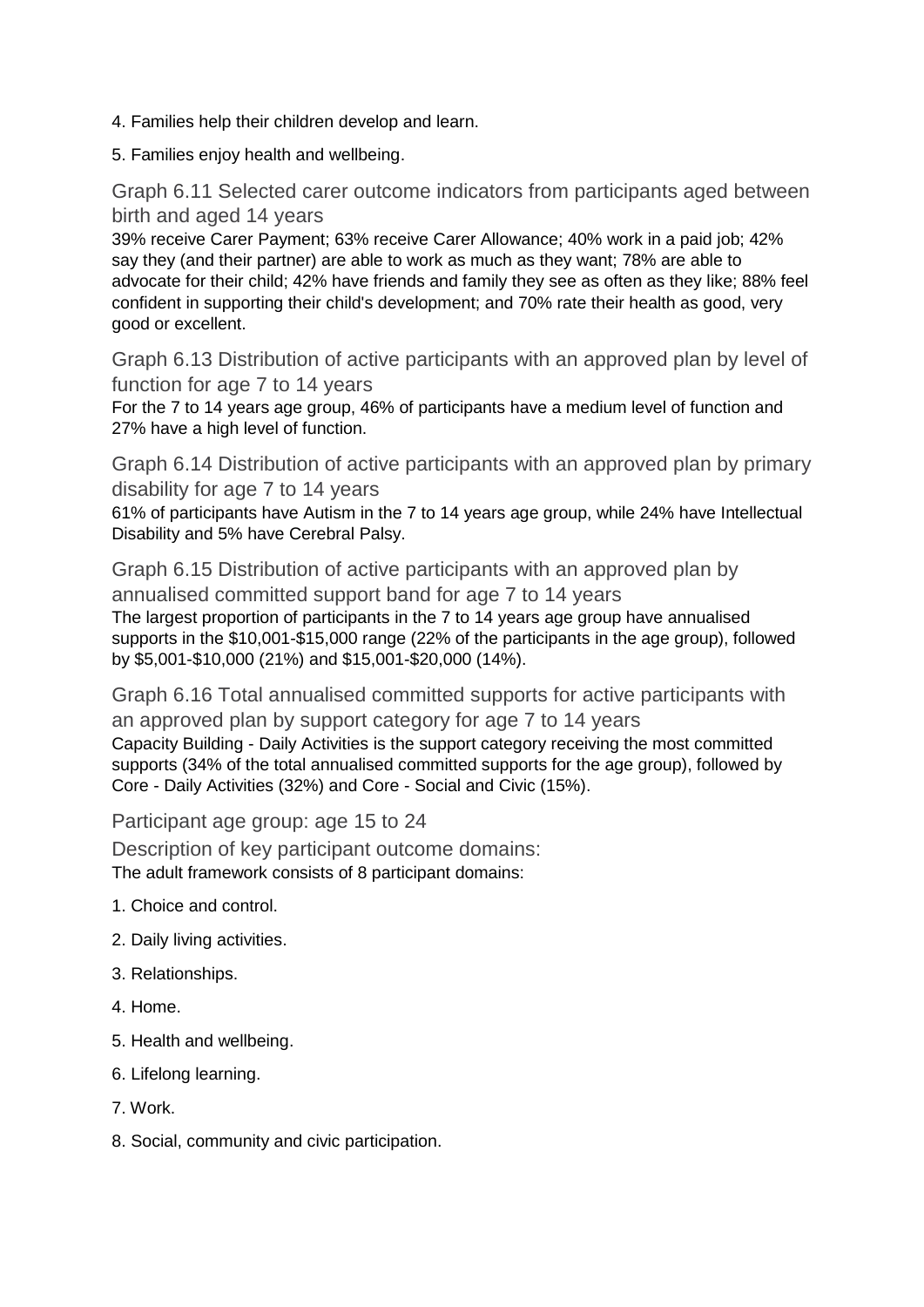Graph 6.17 Selected outcome indicators from participants aged 15 to 24 For the 15 to 24 years age group: 44% are happy with the level of independence/control they have now; 56% choose what they do each day; 19% were given the opportunity to participate in a self-advocacy group meeting; 80% want more choice and control in their life; 32% have no friends other than family or paid staff; 76% are happy with their home; 84% feel safe or very safe in their home; 72% rate their health as good, very good or excellent; 75% did not have any difficulties accessing health services; 67% currently attend or previously attended school in a mainstream class; 8% have a paid job; 10% volunteer; and 21% were actively involved in a community, cultural or religious group in the last year.

Description of key carer outcome domains:

Outcome statements for families / carers of participants aged 15 to 24 years:

1. Families know their rights and advocate effectively for their young person with disability.

2. Families have the support they need to care.

3. Families are able to gain access to desired services, programs, and activities in their community.

4. Families help their young person become independent.

5. Families enjoy health and wellbeing.

Graph 6.19 Selected outcome indicators from carers of participants aged 15 to 24

31% receive Carer Payment; 41% receive Carer Allowance; 42% work in a paid job; 44% are able to work as much as they want; 73% are able to advocate for their family member; 47% have friends and family they see as often as they like; 42% know what their family can do to enable their family member with disability to become as independent as possible; and 63% rate their health as good, very good or excellent.

Graph 6.21 Distribution of active participants with an approved plan by level of function for age 15 to 24 years

For the 15 to 24 years age group, 53% of participants have a medium level of function and 25% have a low level of function.

Graph 6.22 Distribution of active participants with an approved plan by primary disability for age 15 to 24 years

43% of participants have Intellectual Disability in the 15 to 24 years age group, while 40% have Autism and 4% have Cerebral Palsy.

Graph 6.23 Distribution of active participants with an approved plan by annualised committed support band for age 15 to 24 years The largest proportion of participants in the 15 to 24 years age group have annualised supports in the \$30,001-\$50,000 range (20% of the participants in the age group), followed by \$50,001-\$100,000 (17%) and \$15,001-\$20,000 (9%).

Graph 6.24 Total annualised committed supports for active participants with an approved plan by support category for age 15 to 24 years Core - Daily Activities is the support category receiving the most committed supports (44%), followed by Core - Social and Civic (28%) and Capacity Building - Daily Activities (10%).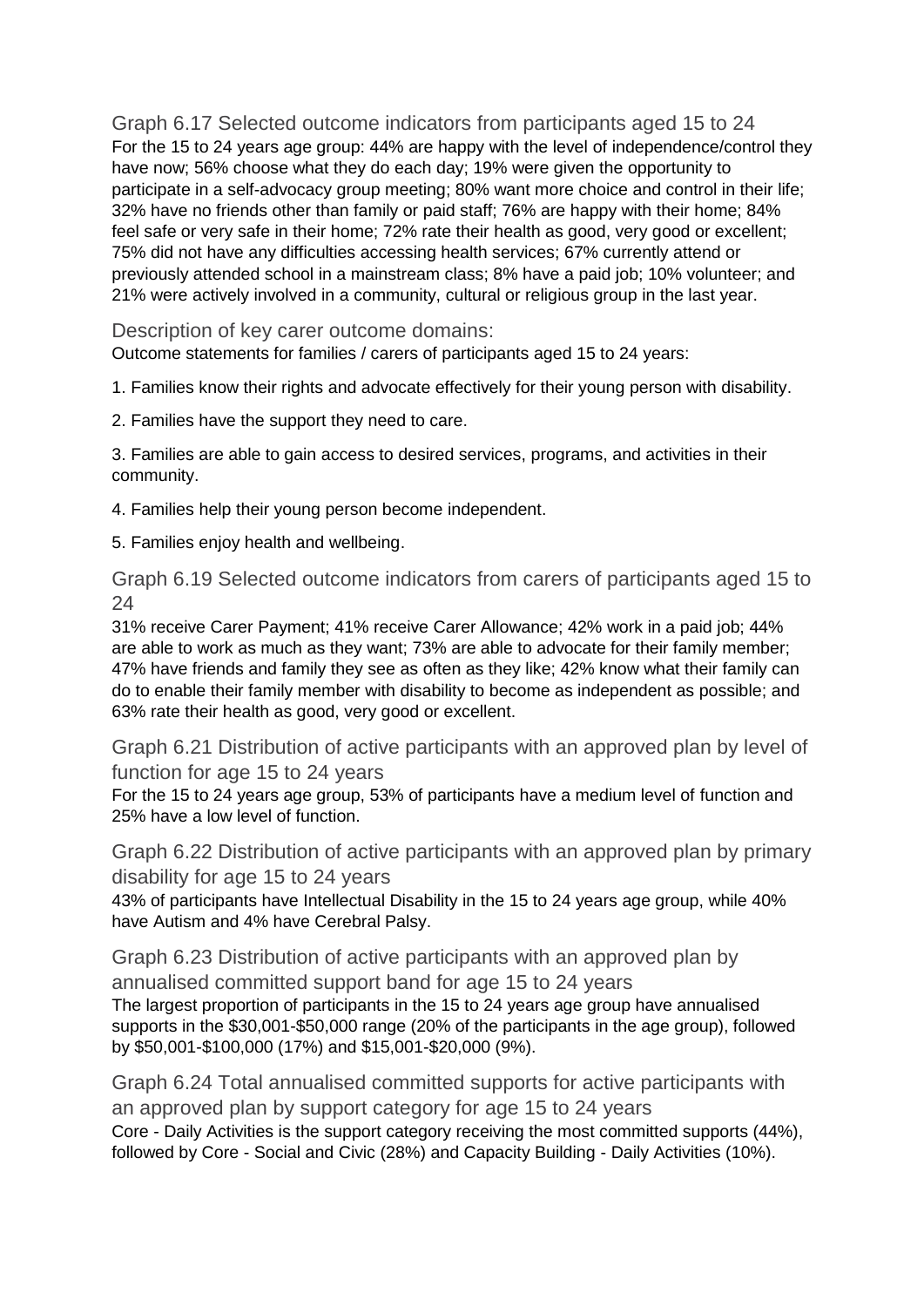Participant age group: age 25 and plus Description of key participant outcome domains The adult framework consists of 8 participant domains:

- 1. Choice and control.
- 2. Daily activities.
- 3. Relationships.
- 4. Home.
- 5. Health and wellbeing.
- 6. Lifelong learning.
- 7. Work.
- 8. Social, community and civic participation.

Graph 6.25 Selected outcomes indicators from participants aged 25 and plus For the 25 years and older age group: 64% choose what they do each day; 39% were given the opportunity to participate in a self-advocacy group meeting; 78% want more choice and control in their life; 26% have no friends other than family or paid staff; 79% are happy with their home; 81% feel safe or very safe in their home; 50% rate their health as good, very good or excellent; 73% did not have any difficulties accessing health services; 9% participate in education, training or skill development; of those receiving education, training or skill development, 60% receive it in mainstream settings; 24% were unable to do a course or training they wanted to do in the last 12 months; 22% have a paid job; 11% volunteer; and 32% were actively involved in a community, cultural or religious group in the last year.

Description of key carer outcome domains The adult framework consists of 5 family / carer domains:

1. Families know their rights and advocate effectively for their family member with disability.

2. Families have the support they need to care.

3. Families are able to gain access to desired services, programs, and activities in their community.

4. Families have succession plans.

5. Families enjoy health and wellbeing.

Graph 6.27 Selected outcome indicators from carers of participants aged 25 and plus

29% receive Carer Payment; 40% receive Carer Allowance; 29% work in a paid job; 65% are able to work as much as they want; 66% are able to advocate for their family member; 53% have friends and family they see as often as they like; 51% have made plans for when they are no longer able to care for their family member with disability; and 64% rate their health as good, very good or excellent.